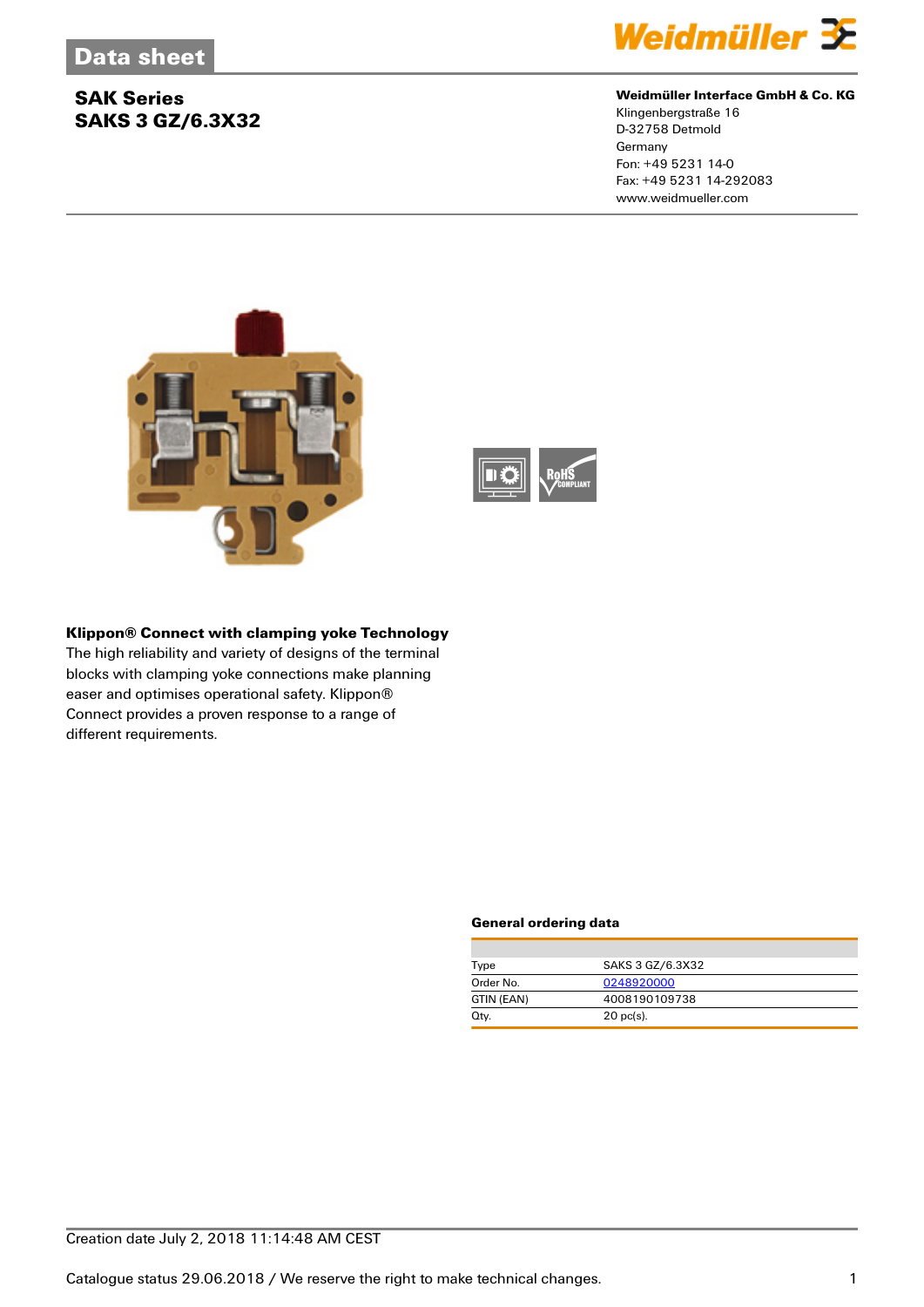### **SAK Series SAKS 3 GZ/6.3X32**

# **Technical data**



#### **Weidmüller Interface GmbH & Co. KG**

Klingenbergstraße 16 D-32758 Detmold Germany Fon: +49 5231 14-0 Fax: +49 5231 14-292083

| <b>Dimensions and weights</b>                      |                                                                   |                                                             |                       |
|----------------------------------------------------|-------------------------------------------------------------------|-------------------------------------------------------------|-----------------------|
|                                                    |                                                                   |                                                             |                       |
| Width                                              | $13 \text{ mm}$                                                   | Width (inches)                                              | 0.512 inch            |
| Height                                             | 54 mm                                                             | Height (inches)                                             | 2.126 inch            |
| Depth                                              | 61 mm                                                             | Depth (inches)                                              | 2.402 inch            |
| Net weight                                         | 44.6 g                                                            |                                                             |                       |
| Temperatures                                       |                                                                   |                                                             |                       |
| Continuous operating temp., min.                   | -60 $\degree$ C                                                   | Continuous operating temp., max.                            | 130 °C                |
| <b>Material data</b>                               |                                                                   |                                                             |                       |
|                                                    |                                                                   |                                                             |                       |
| Material                                           | KrG                                                               | Colour                                                      | <b>Medium Yellow</b>  |
| UL 94 flammability rating                          | V-0, 5VA                                                          |                                                             |                       |
| <b>System specifications</b>                       |                                                                   |                                                             |                       |
|                                                    |                                                                   |                                                             |                       |
| Version                                            | Screw connection, Fuse<br>cartridge, One end without<br>connector | Tightening torque (clamping screw for<br>copper conductors) | 1.22.4 Nm             |
| End cover plate required                           | Yes                                                               | Number of levels                                            | 1                     |
| No. of clamping points per level                   | 2                                                                 | Levels cross-connected internally                           | No                    |
| PE connection                                      | No                                                                | Mounting rail                                               | <b>TS 32</b>          |
|                                                    |                                                                   |                                                             |                       |
| Additional technical data                          |                                                                   |                                                             |                       |
| Explosion-tested version                           | No                                                                | Installation advice                                         | Direct mounting       |
| Number of similar terminals                        | 1                                                                 | Open sides                                                  | right                 |
| Type of mounting                                   | Snap-on                                                           |                                                             |                       |
| <b>CSA rating data</b>                             |                                                                   |                                                             |                       |
|                                                    |                                                                   |                                                             |                       |
| Certificate No. (CSA)                              | 12400-198                                                         | Current size C (CSA)                                        | 10 A                  |
| Voltage size C (CSA)                               | 600 V                                                             | Wire cross section max. (CSA)                               | 10 AWG                |
| Wire cross section min. (CSA)                      | 22 AWG                                                            |                                                             |                       |
| <b>Conductors for clamping (rated connection)</b>  |                                                                   |                                                             |                       |
| Blade size                                         | $1.0 \times 5.5$ mm                                               | Clamping range, max.                                        | $16 \text{ mm}^2$     |
| Clamping range, min.                               | $0.33 \text{ mm}^2$                                               | Clamping screw                                              | M 4                   |
| Connection cross-section, stranded,                |                                                                   | Connection cross-section, stranded, min.                    |                       |
| max.                                               | $10 \text{ mm}^2$                                                 |                                                             | $1.5$ mm <sup>2</sup> |
| <b>Connection direction</b>                        | on side                                                           | Gauge to IEC 60947-1                                        | B <sub>6</sub>        |
| Number of connections                              | 2                                                                 | Stripping length                                            | 12 mm                 |
| Tightening torque, max.                            | 2.4 Nm                                                            | Tightening torque, min.                                     | 1.2 Nm                |
| Torque level with DMS electric                     |                                                                   | Type of connection                                          |                       |
| screwdriver                                        | 4                                                                 |                                                             | Screw connection      |
| Wire connection cross section AWG,<br>max.         | <b>AWG 10</b>                                                     | Wire connection cross section AWG,<br>min.                  | <b>AWG 22</b>         |
| Wire connection cross section, finely              |                                                                   | Wire connection cross-section, finely                       |                       |
| stranded, max.                                     | $10 \text{ mm}^2$                                                 | stranded with wire-end ferrules DIN<br>46228/1, max.        | $10 \text{ mm}^2$     |
| Wire connection cross-section, finely              |                                                                   | Wire connection cross-section, finely                       |                       |
| stranded with wire-end ferrules DIN                |                                                                   | stranded, min.                                              |                       |
| 46228/1, min.                                      | $0.5$ mm <sup>2</sup>                                             |                                                             | $0.5$ mm <sup>2</sup> |
| Wire connection cross-section, solid<br>core, max. | $16 \text{ mm}^2$                                                 | Wire connection cross-section, solid<br>core, min.          | $0.5$ mm <sup>2</sup> |
|                                                    |                                                                   |                                                             |                       |

### Creation date July 2, 2018 11:14:48 AM CEST